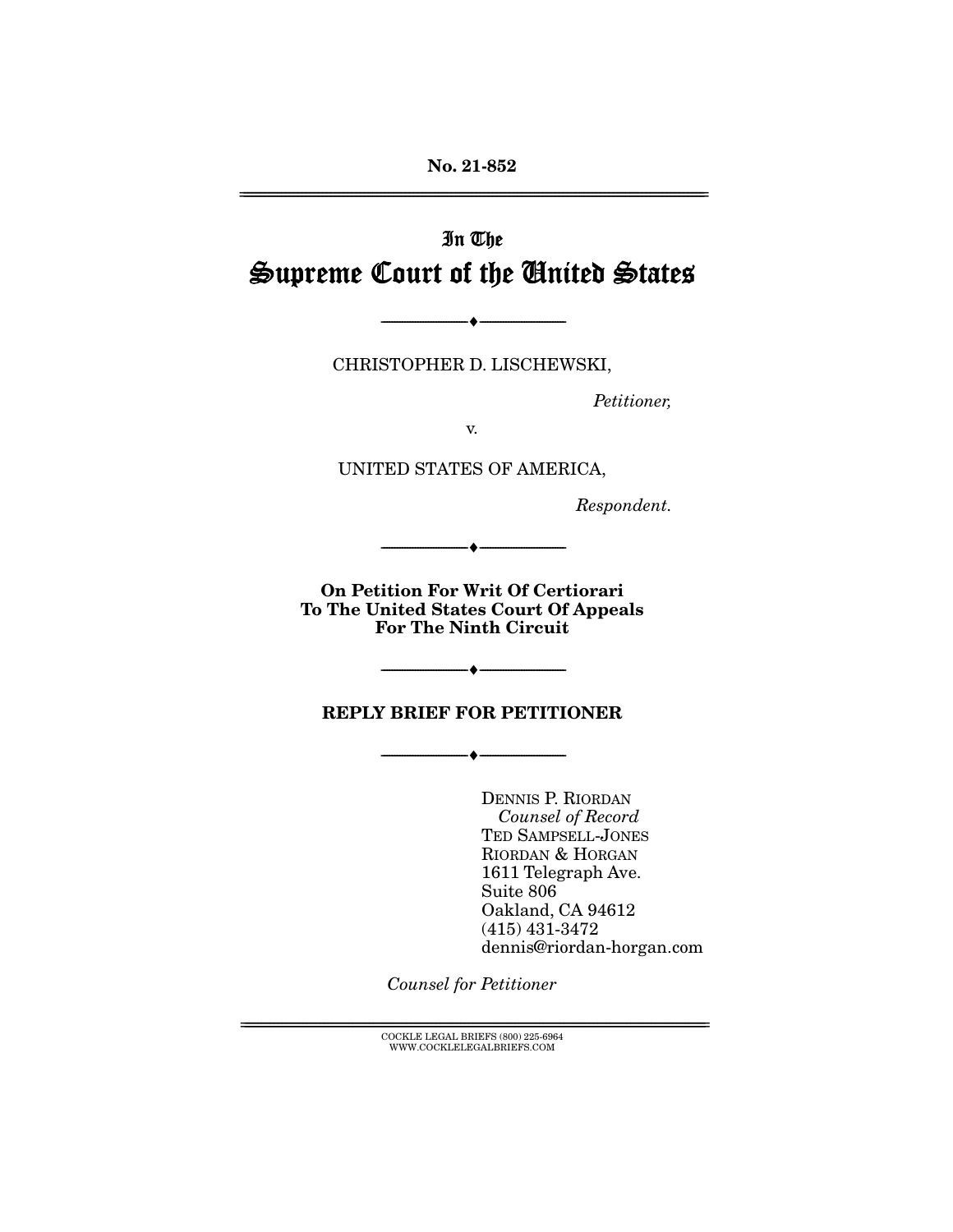## TABLE OF CONTENTS

| Page |
|------|
|      |
|      |
|      |

i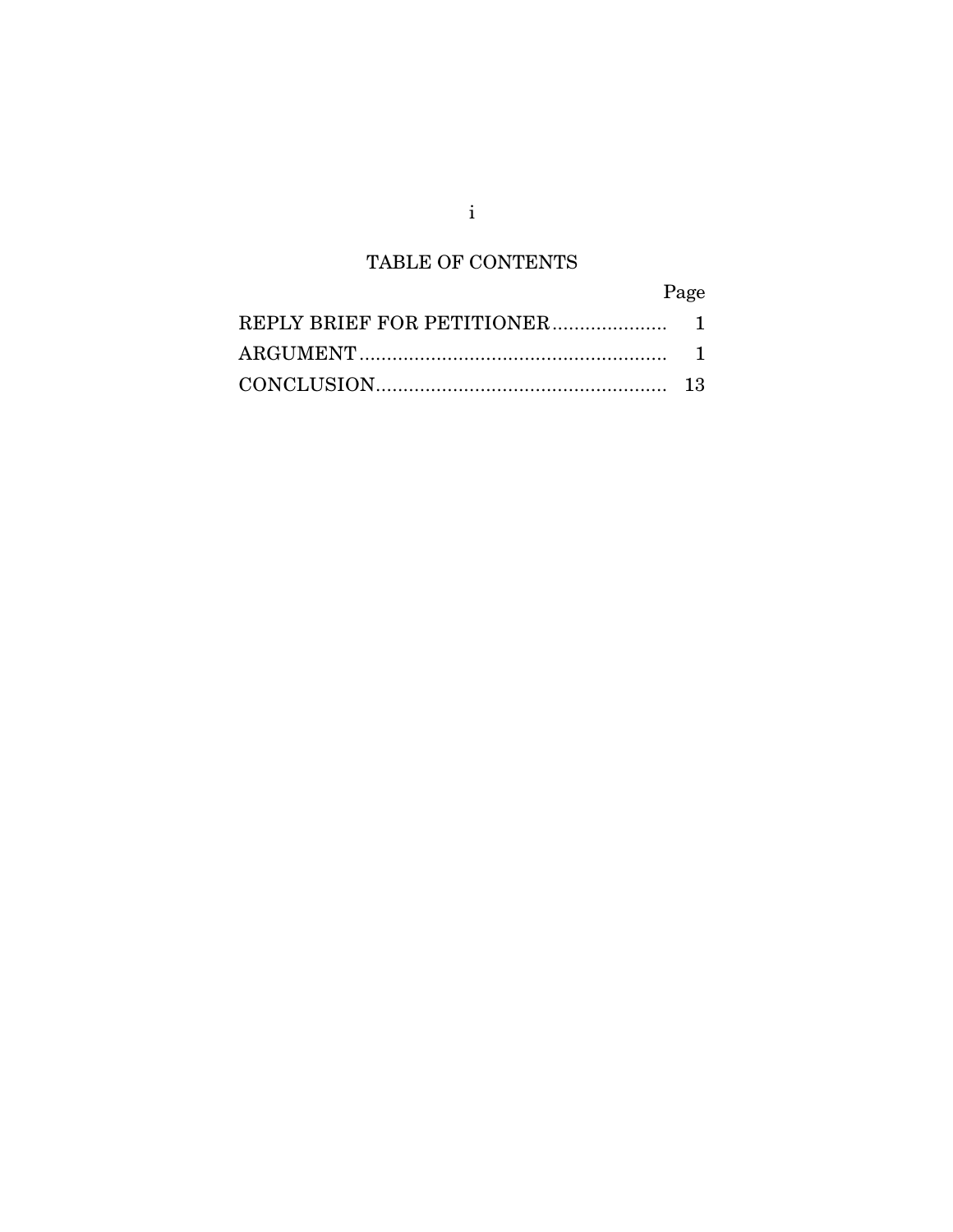## TABLE OF AUTHORITIES

| Atlantic Richfield Co. v. USA Petroleum Co., 495   |
|----------------------------------------------------|
| California Dental Ass'n v. FTC, 526 U.S. 756       |
| Chicago Bd. of Trade v. United States, 246 U.S.    |
| Fortner Enterprises, Inc. v. United States Steel   |
| Illinois Tool Works Inc. v. Independent Ink, Inc., |
| In re Winship, 397 U.S. 358 (1970)5, 6             |
| Kamen v. Kemper Fin. Servs., 500 U.S. 90 (1991) 11 |
| McNally v. United States, 483 U.S. 350 (1987) 12   |
| NCAA v. Board of Regents of Univ. of Okla., 468    |
| Sanchez v. United States, 140 S. Ct. 909 (2020)    |
| Sinclair v. United States, 279 U.S. 263 (1929)4, 5 |
| Standard Oil Co. v. United States, 221 U.S. 1      |
|                                                    |
| United States v. Brighton Bldg. & Maint. Co.,      |
| United States v. Gaudin, 28 F.3d 943 (9th Cir.     |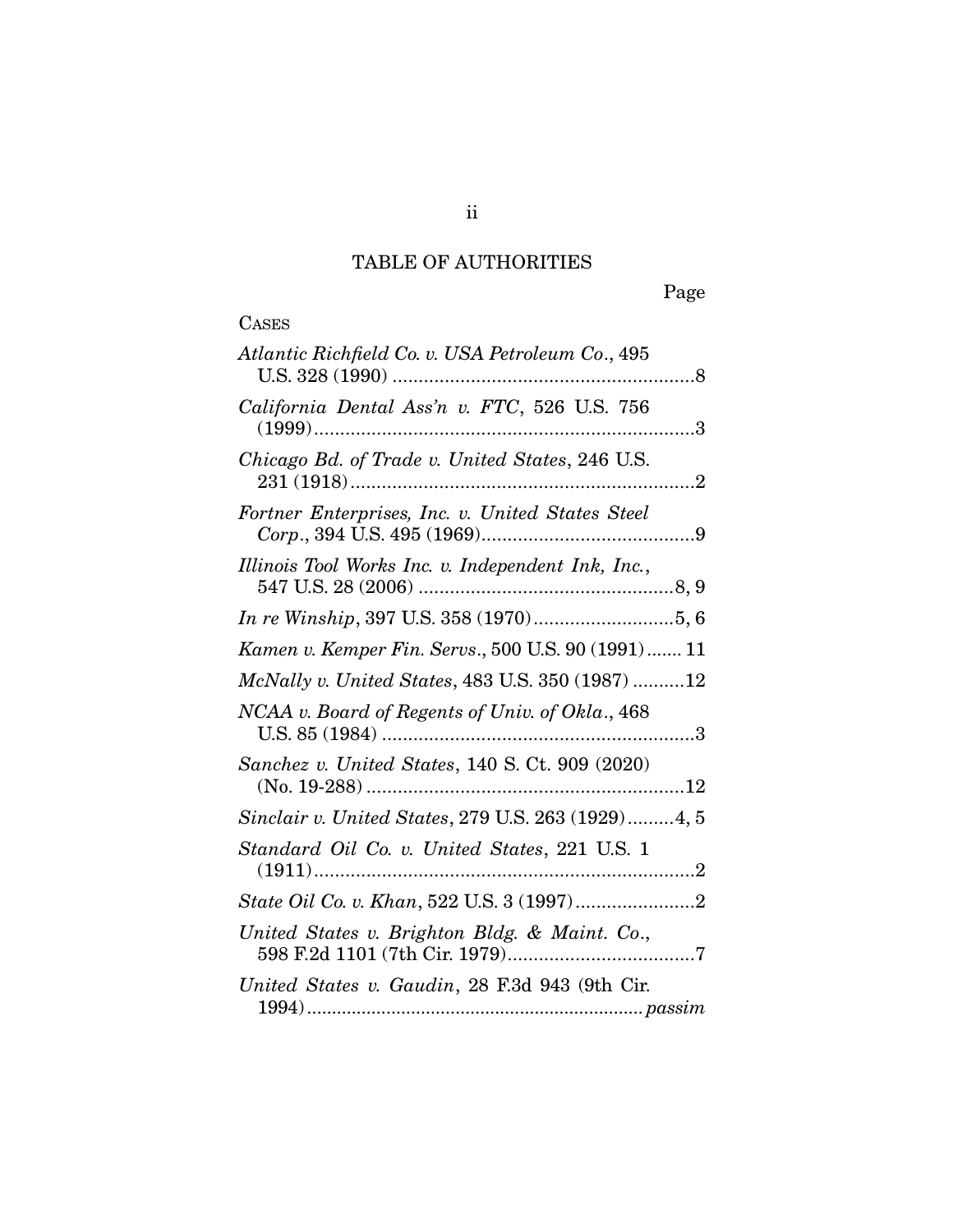## TABLE OF AUTHORITIES—Continued

| United States v. Gaudin, 515 U.S. 506                                                        |
|----------------------------------------------------------------------------------------------|
| United States v. Gaudin, No. 94-514 (Feb. 21,                                                |
| United States v. Giordano, 261 F.3d 1134 (11th                                               |
| United States v. Kemp Assocs., 907 F.3d 1264                                                 |
| United States v. Socony-Vacuum Oil Co., 310                                                  |
| United States v. Trenton Potteries Co., 273 U.S.                                             |
| Yee v. City of Escondido, 503 U.S. 519 (1992)10                                              |
| <b>CONSTITUTIONAL PROVISIONS</b>                                                             |
|                                                                                              |
|                                                                                              |
| <b>STATUTES</b>                                                                              |
|                                                                                              |
| Antitrust Procedures and Penalties Act, Pub.<br>L. No. 93-528, sec. 3, §§ 1-3, 88 Stat. 1706 |
|                                                                                              |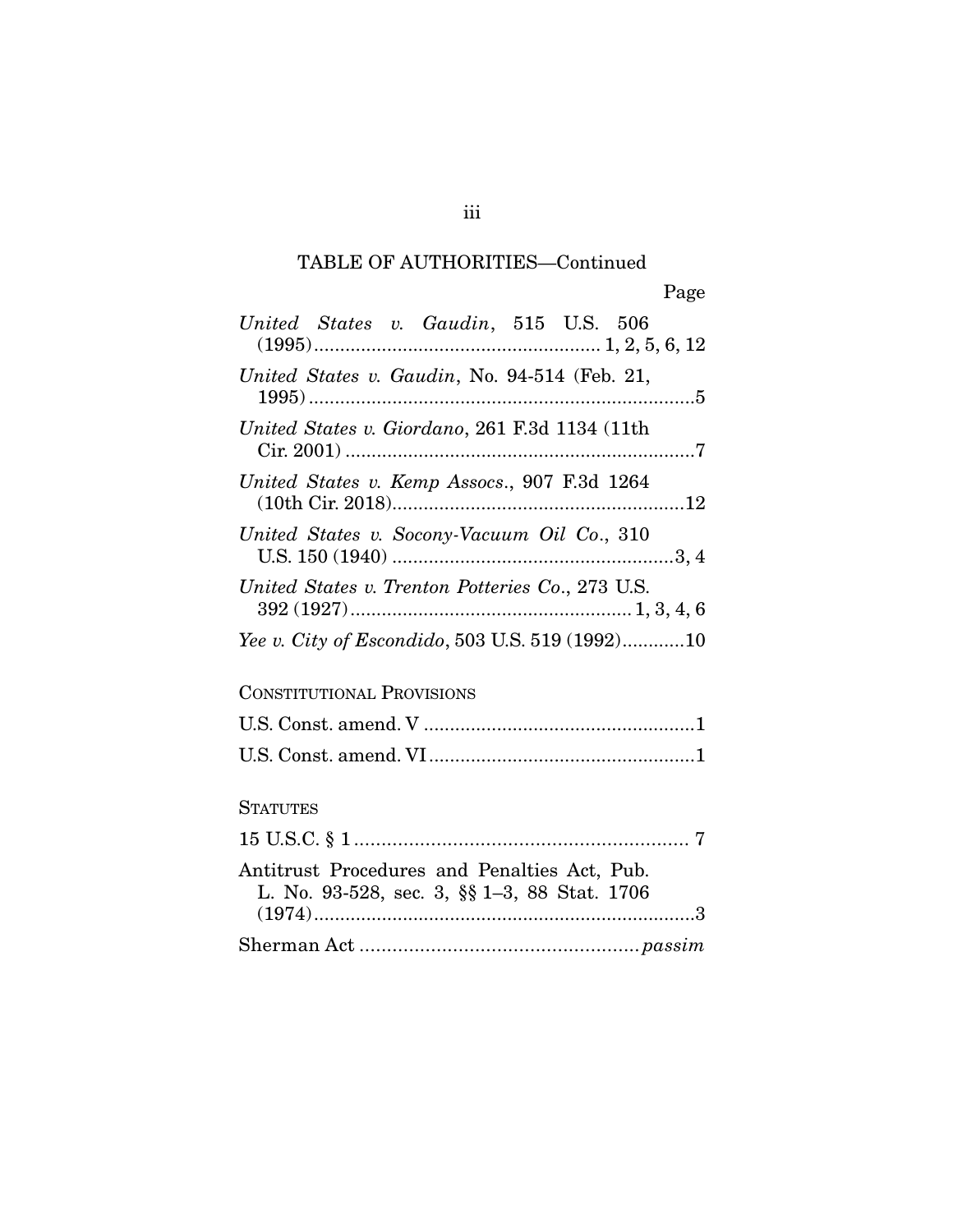iv

#### TABLE OF AUTHORITIES—Continued

Page

OTHER AUTHORITIES

Henry, *Per Se Antitrust Presumptions in Criminal Cases*, 2021 Colum. Bus. L. Rev. 114 ...... 7, 10, 13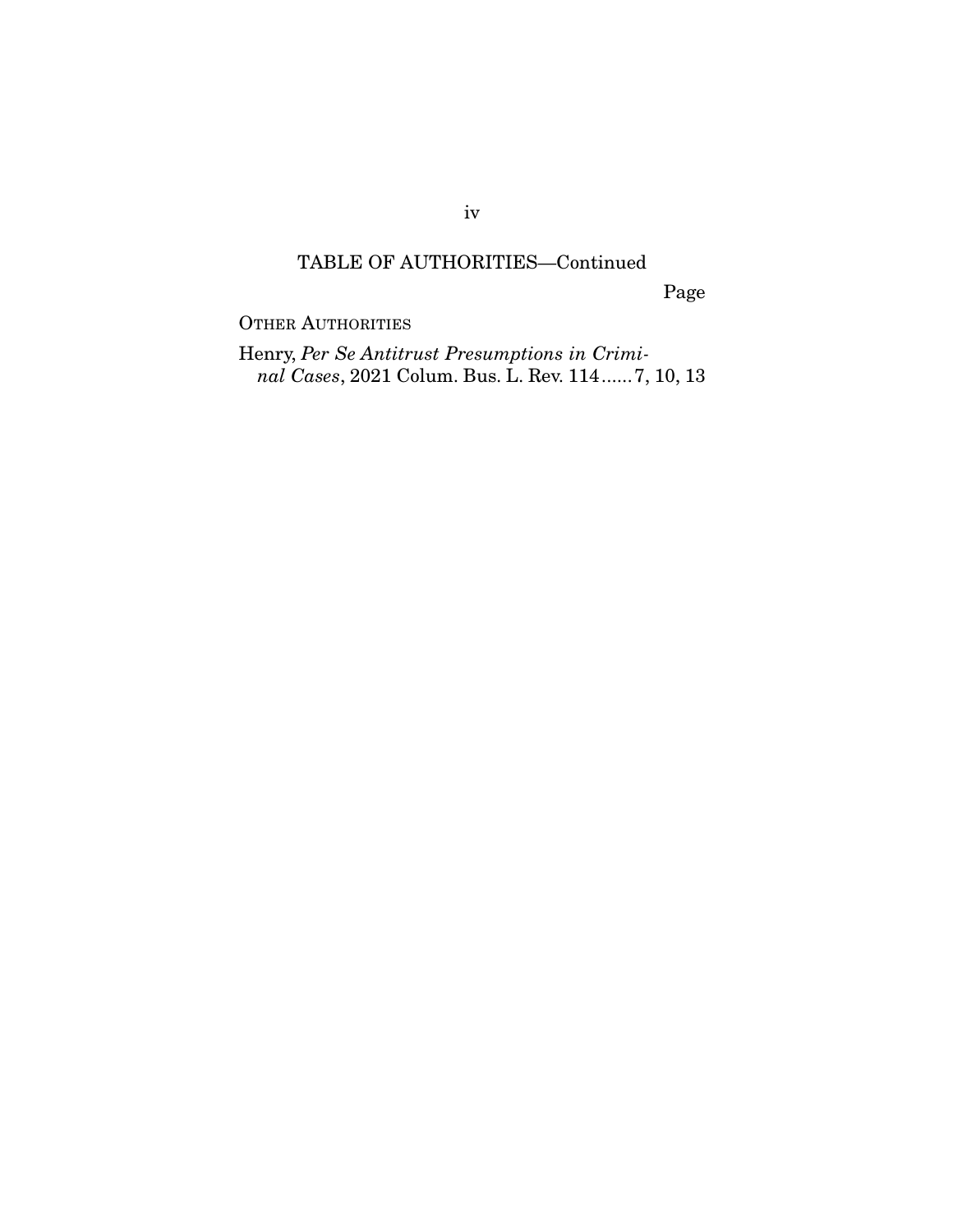### **REPLY BRIEF FOR PETITIONER ARGUMENT**

 1. a. The government's position is clear: "unreasonableness is not an element of a criminal violation of the Sherman Act based on a violation of the per se rule." Opp. 13. Therefore, according to the government, there is no need for jury determination of reasonableness, and no Apprendi problem.

 The government's position rests on a premise that in per se cases, reasonableness is a fundamentally legal determination, to be made by judges. It is therefore acceptable to remove the determination from juries. According to the government, such a practice simply "reflects the basic principle that juries resolve only questions of fact." Opp. 10–11 (citing, inter alia, United States v. Trenton Potteries Co., 273 U.S. 392, 400 (1927)).

 But in its modern cases interpreting the Fifth and Sixth Amendments, this Court has firmly rejected the supposedly "basic" principle that "juries resolve only questions of fact." As Justice Scalia wrote in Gaudin, "the jury's constitutional responsibility is not merely to determine the facts, but to apply the law to those facts and draw the ultimate conclusion of guilt or innocence." United States v. Gaudin, 515 U.S. 506, 514 (1995) (emphasis added).

 The government's position is that antitrust prosecutions are somehow exempt from that bedrock principle of modern constitutional law. Especially given the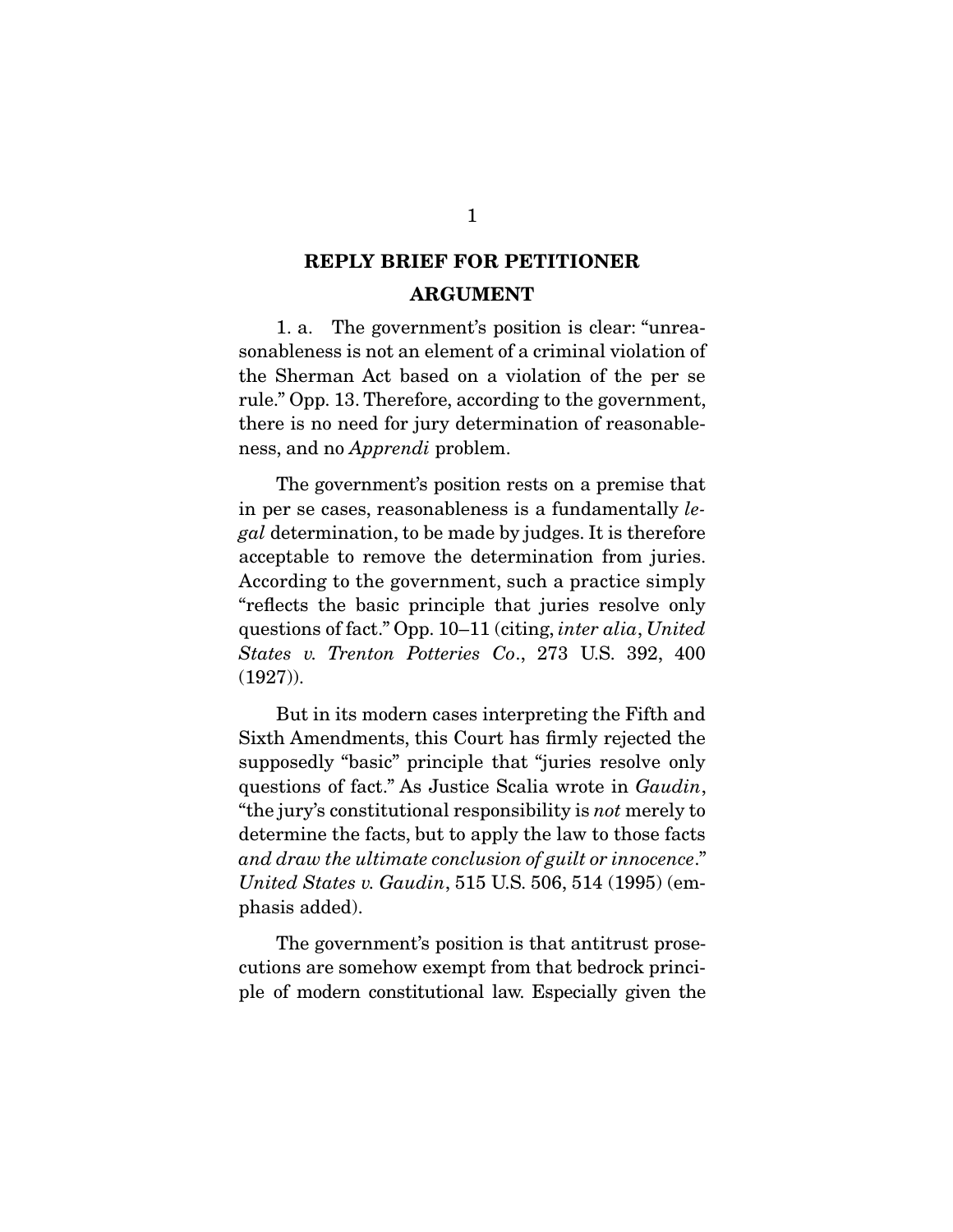growing importance of criminal antitrust prosecutions, review is imperative to determine whether the government's attack on Gaudin is correct.

 b. After all, in antitrust law, it is undeniably true that the "ultimate conclusion of guilt or innocence" turns on reasonableness. The Sherman Act prohibits "only unreasonable restraints of trade." State Oil Co. v. Khan, 522 U.S. 3, 10 (1997); see Standard Oil Co. v. United States, 221 U.S. 1, 51 (1911) (stating that the Act only forbids "undue restraint in trade"). As this Court said over a century ago, the "true test of legality" is whether a restraint of trade is reasonable and procompetitive, in which case it is legal, or unreasonable and anti-competitive, in which case it is not. Chicago Bd. of Trade v. United States, 246 U.S. 231, 238 (1918).

 Reasonableness is the dividing line between legal and illegal conduct. In most areas of law, reasonableness is a paradigmatic jury question. Yet the government contends that reasonableness is not an "element" of the offense because it is not a "factual" question—and thus that it may be properly removed from the jury's consideration. The government does not cite Gaudin, much less reconcile that holding with its position here that juries "resolve only questions of fact." Nor could it. Under *Gaudin*, a jury's role in a criminal case is not merely to determine narrow questions of fact, but to make the ultimate determination of guilt.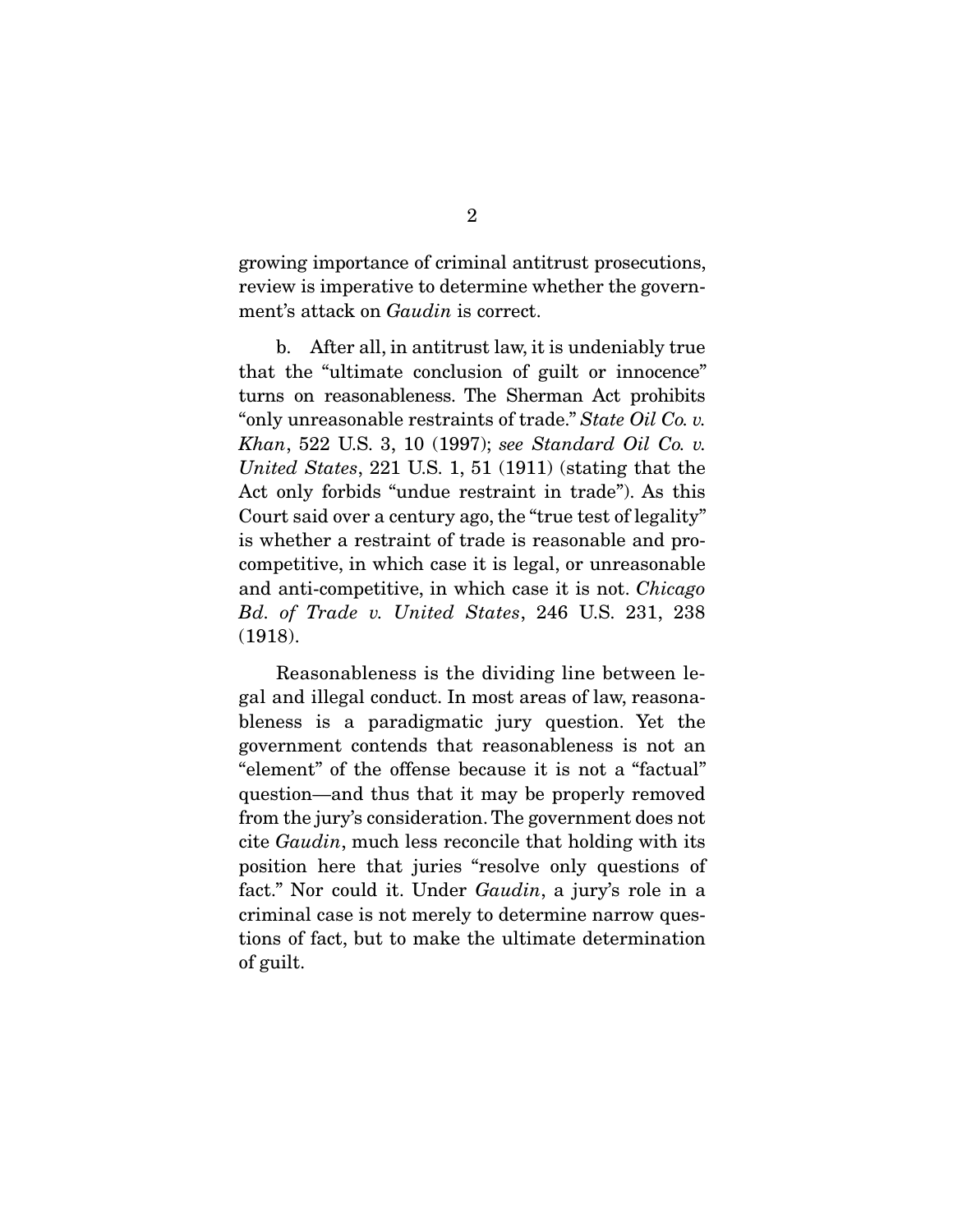2. a. In order to show that reasonableness is a purely legal matter outside the jury's purview, the government relies heavily on stare decisis. Opp. 8–12. The government's reading of this Court's jurisprudence is both outdated and selective, akin to reading only the first few pages in a book.

The government's *stare decisis* argument rests on two pillars: this Court's holdings in Trenton Potteries and United States v. Socony-Vacuum Oil Co., 310 U.S.  $150$  (1940).<sup>1</sup> In those cases, this Court held that there is no defense of reasonableness in price-fixing prosecutions. The government claims that those holdings settle this matter. In the intervening decades, however, those holdings have been seriously undermined in two ways.

First, as a matter of antitrust law, this Court has abandoned the bright-line binary distinction between per se cases and rule-of-reason cases. It has recognized that antitrust cases exist along a spectrum. California Dental Ass'n v. FTC, 526 U.S. 756, 779–80 (1999). Relatedly, it has held that even within traditionally per se categories such as price-fixing, conduct may be justified by the "special characteristics" of a market that render the conduct pro-competitive. NCAA v. Board of Regents of Univ. of Okla., 468 U.S. 85, 100–01 & n.21 (1984). This Court's more recent, more nuanced

<sup>&</sup>lt;sup>1</sup> Notably, both cases were decided when criminal antitrust violations were mere misdemeanors. Antitrust violations only became felonies in 1974. Antitrust Procedures and Penalties Act, Pub. L. No. 93-528, sec. 3, §§ 1–3, 88 Stat. 1706, 1708 (1974). Penalties have been enhanced further since.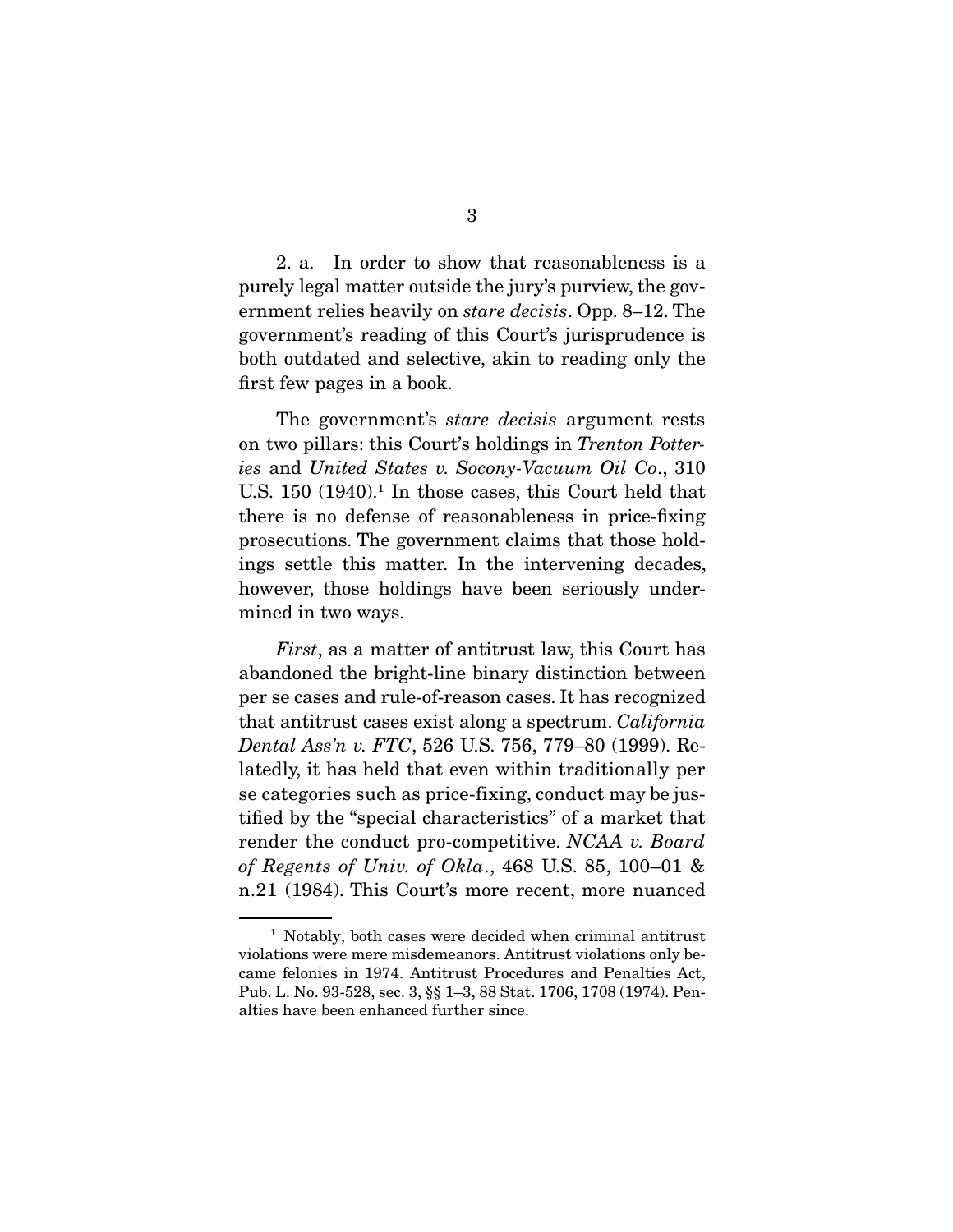antitrust jurisprudence is inconsistent with the sweeping categorical claims of the earlier antitrust era.

Second, and more importantly, Trenton Potteries and Socony-Vacuum were decided before this Court developed its modern constitutional criminal procedure jurisprudence. Trenton Potteries, for example, held judges rather than juries could determine that certain categories of conduct were unreasonable as a matter of law. This Court thus concluded that "the trial judge correctly withdrew from the jury the consideration of the reasonableness of the particular restraints charged." 273 U.S. at 396.

 The question presented here is whether that approach is still valid in light of Gaudin and Apprendi doctrine.

 b. Again, the analogy from the fraud statutes is particularly apt. The question of materiality there followed the same sequence as the question of reasonableness here. In Sinclair v. United States, 279 U.S. 263, 298–99 (1929), this Court held that materiality is a question of law properly determined by judge rather than jury. Sinclair was decided in the same era as Trenton Potteries and Socony-Vacuum. Like those cases, it pre-dated Apprendi doctrine by decades. Based largely on Sinclair, lower courts were nearly uniform in determining that a defendant charged with fraud was not entitled to a jury determination of materiality. See United States v. Gaudin, 28 F.3d 943, 955–56 (9th Cir. 1994) (en banc) (Kozinski, J., dissenting).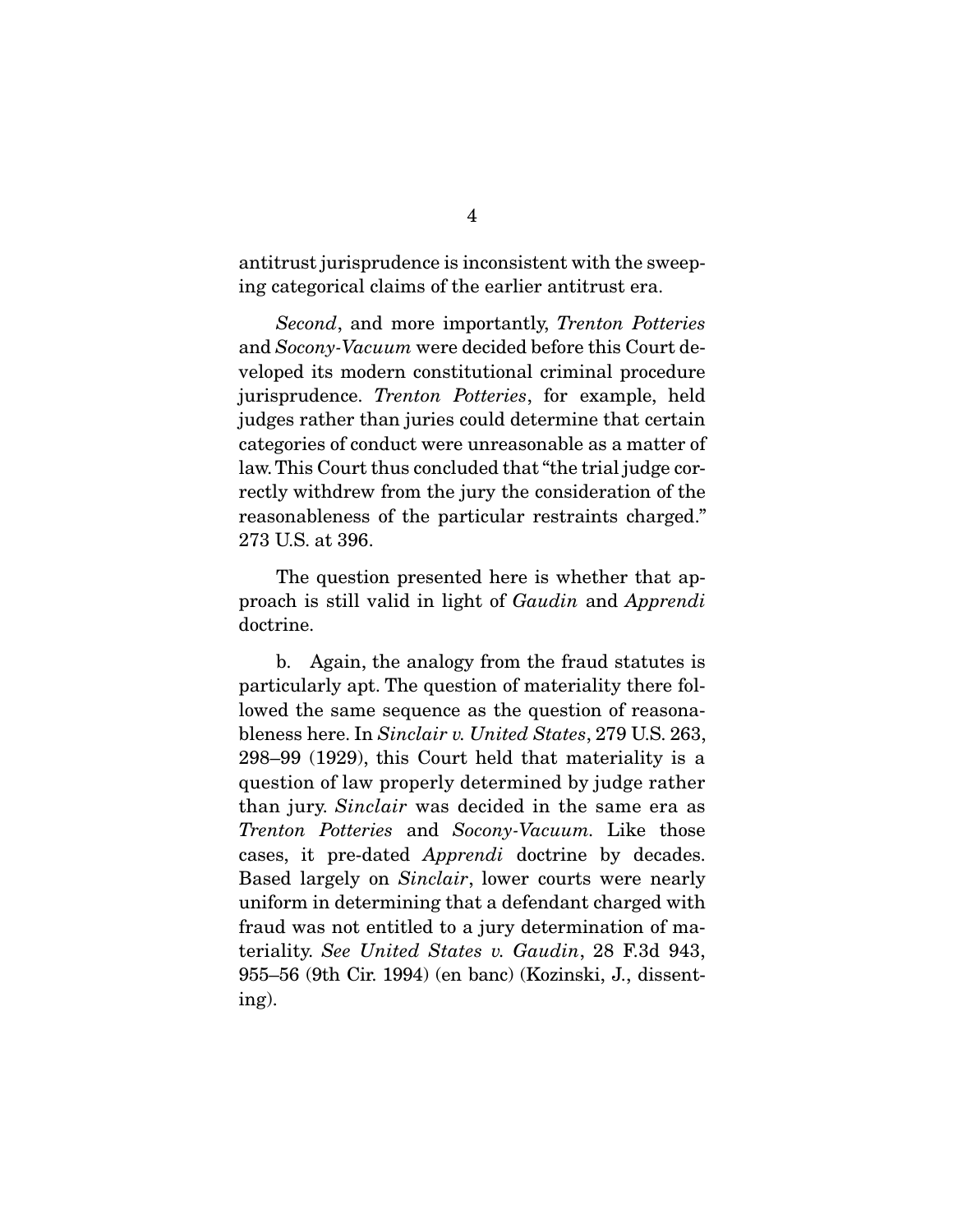In Gaudin, this Court granted certiorari to review the question. The defendant argued that, in light of modern constitutional cases such as In re Winship, 397 U.S. 358, 364 (1970), materiality must be submitted to a jury.

There, as here, the government argued *stare deci*sis. Its lead argument was simple: "This Court's decisions and historical practice establish that the issue of materiality . . . is a question of law for the court, rather than an issue of fact for the jury." Br. for United States 8–9, United States v. Gaudin, No. 94-514 (Feb. 21, 1995). Relying on Sinclair and other cases, it argued that the issue was settled. It argued that modern constitutional criminal procedure jurisprudence did not require a different result. According to the government, nothing in "the modern articulation of the jury's role in a criminal case in decisions such as In re Winship, 397 U.S. 358 (1970)" required abandoning the rule of Sinclair, because "[t]he question of materiality requires determinations of law, and those legal issues fall outside of the jury's classic province." Id. at 26.

 This Court squarely rejected the government's argument. See Gaudin, 515 U.S. at 511–13. It held that older cases that had allowed materiality to be determined by judges did not comport with the constitutional right to a jury trial. "[T]he jury's constitutional responsibility is not merely to determine the facts, but to apply the law to those facts and draw the ultimate conclusion of guilt or innocence." Id. at 514.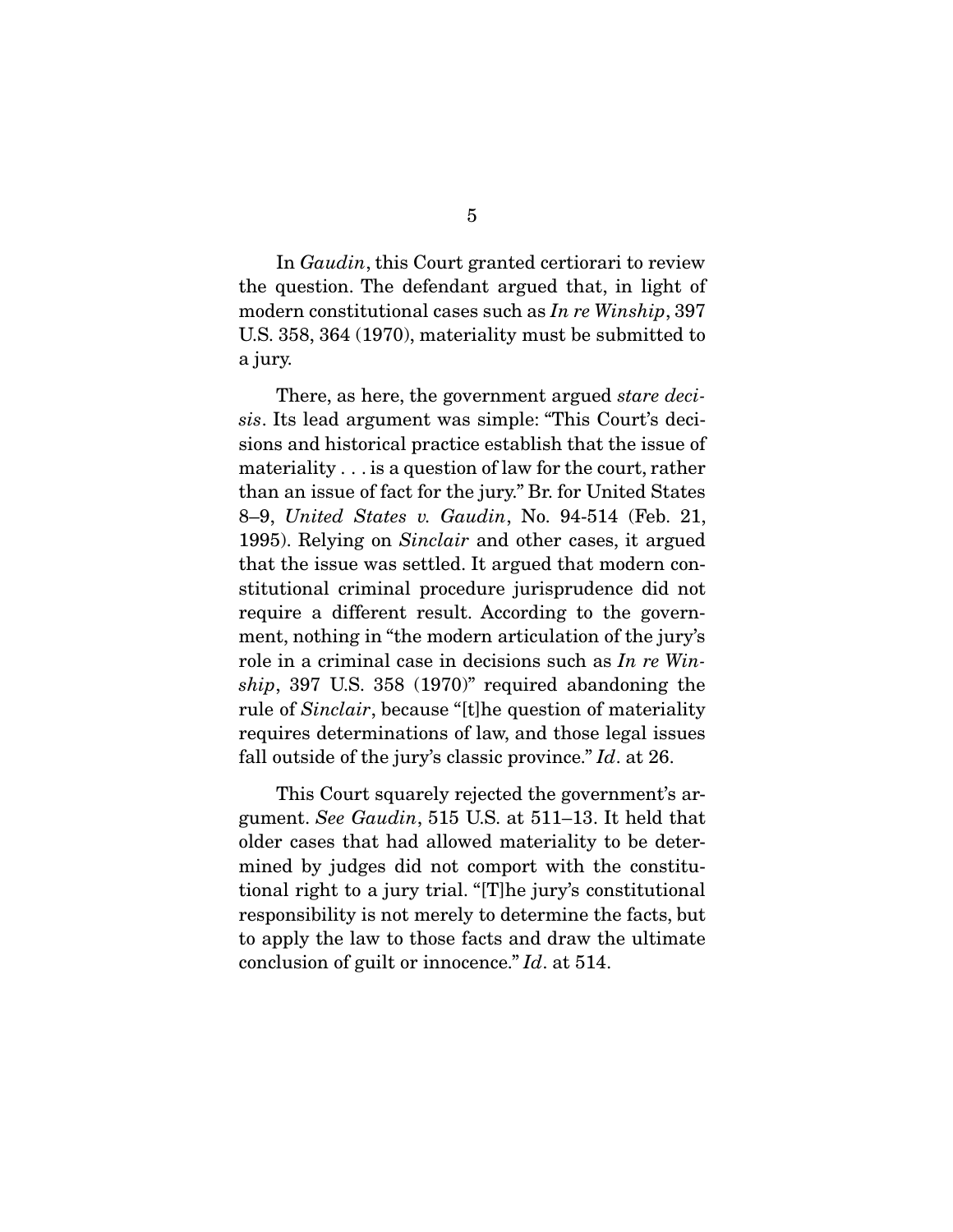c. The government repeats the same mistakes here, nearly verbatim. Relying on *Trenton Potteries*, the government argues that removing reasonableness from juries is acceptable because the practice "reflects the basic principle that juries resolve only questions of fact." Opp. 10.

That is *exactly* the proposition rejected by this Court in Gaudin. The jury's constitutional responsibility is "not merely to determine the facts," 515 U.S. at 514 (emphasis added), such as whether a defendant agreed to set prices with competitors. Rather, the jury's constitutional responsibility is "to apply the law to those facts and draw the ultimate conclusion of guilt or innocence," id.—namely, whether the defendant's conduct was unreasonable and unduly restrained trade.

 d. As in Gaudin, the question presented here cannot be resolved with a simplistic appeal to stare decisis. As in Gaudin, the underlying problem is that this Court's early twentieth century case law conflicts with its more recent case law. On one hand, there is the old doctrine of Trenton Potteries, holding that anticompetitive effect is a question of law to be determined by judges. On the other hand, there are the modern cases, from Winship to Gaudin to Apprendi, holding that every conclusion necessary for punishment must be submitted to a jury and proven beyond a reasonable doubt.

 The conflict between these two bodies of case law cannot be dismissed simply by citing the former and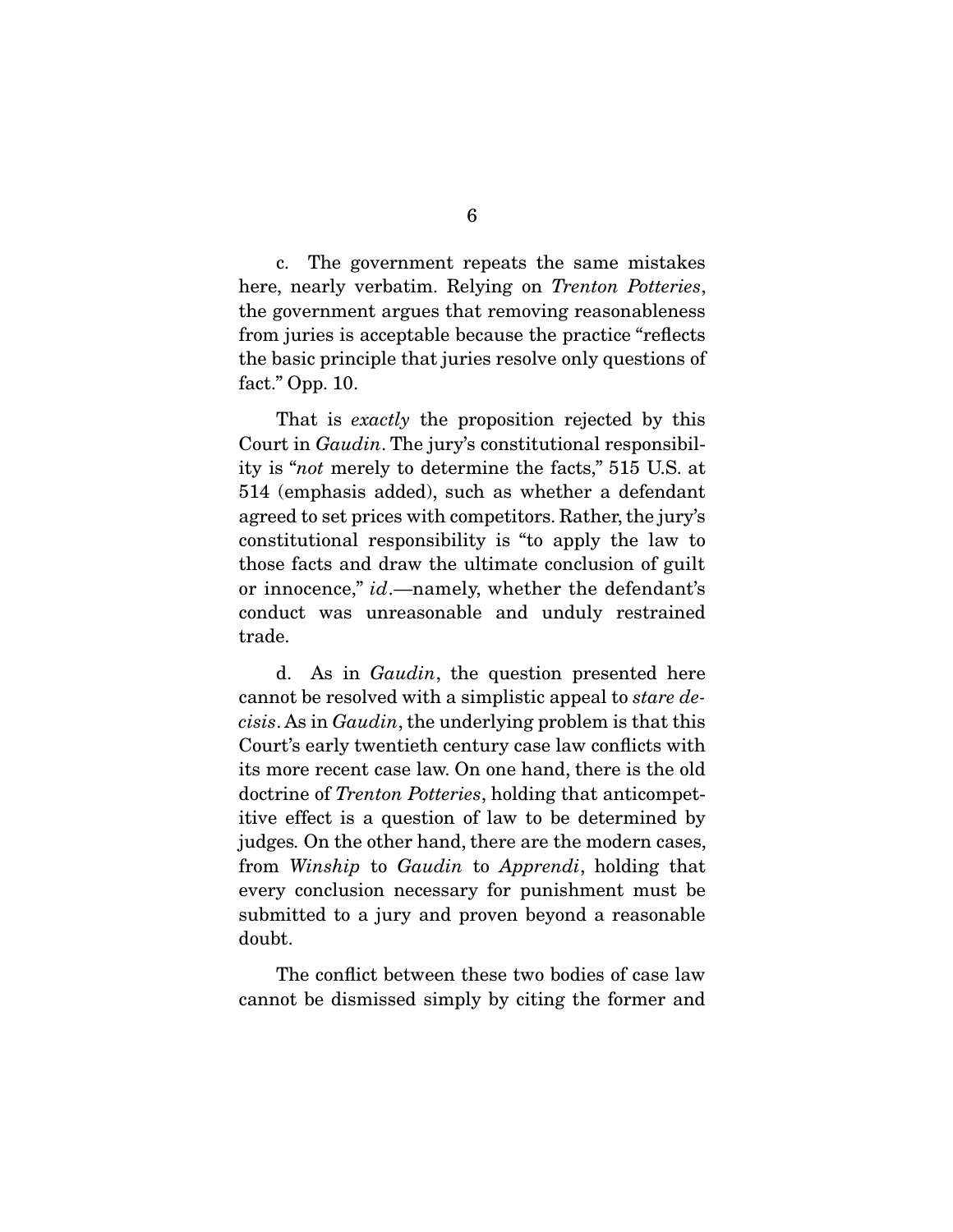ignoring the latter. As the former head of the ABA Antitrust Section has argued, "after the offense under the Act became a felony, unequivocal Supreme Court holdings invalidated the substitution of judicial presumptions for jury fact-finding of any element of a criminal offense." Henry, Per Se Antitrust Presumptions in Criminal Cases, 2021 Colum. Bus. L. Rev. 114, 171. The old doctrine cannot coexist with modern constitutional principles.

 3. a. To justify its evasion of jury review in per se cases, the government wanders down the strange path forged by lower courts. It endorses lower courts' suggestion that the Sherman Act can be read "as if " it said something else. See United States v. Giordano, 261 F.3d 1134, 1144 (11th Cir. 2001); United States v. Brighton Bldg. & Maint. Co., 598 F.2d 1101, 1106 (7th Cir. 1979) (cited at Opp. 13, 18). That is, to put it mildly, an unusual approach to statutory interpretation that has not been approved by this Court. The very oddity of the government's position demonstrates why certiorari is warranted.

 Consider what the government's position, if accepted, would mean. For starters, it would mean that there are at least two substantively different antitrust offenses, with different elements. There are ruleof-reason offenses, which have an element of unreasonableness, and there are per se offenses, which do not. One need not be a dyed-in-the-wool textualist to notice that this position does not find support in the text of 15 U.S.C. § 1. That statute describes one offense, not two. Ordinarily, courts cannot solve problems of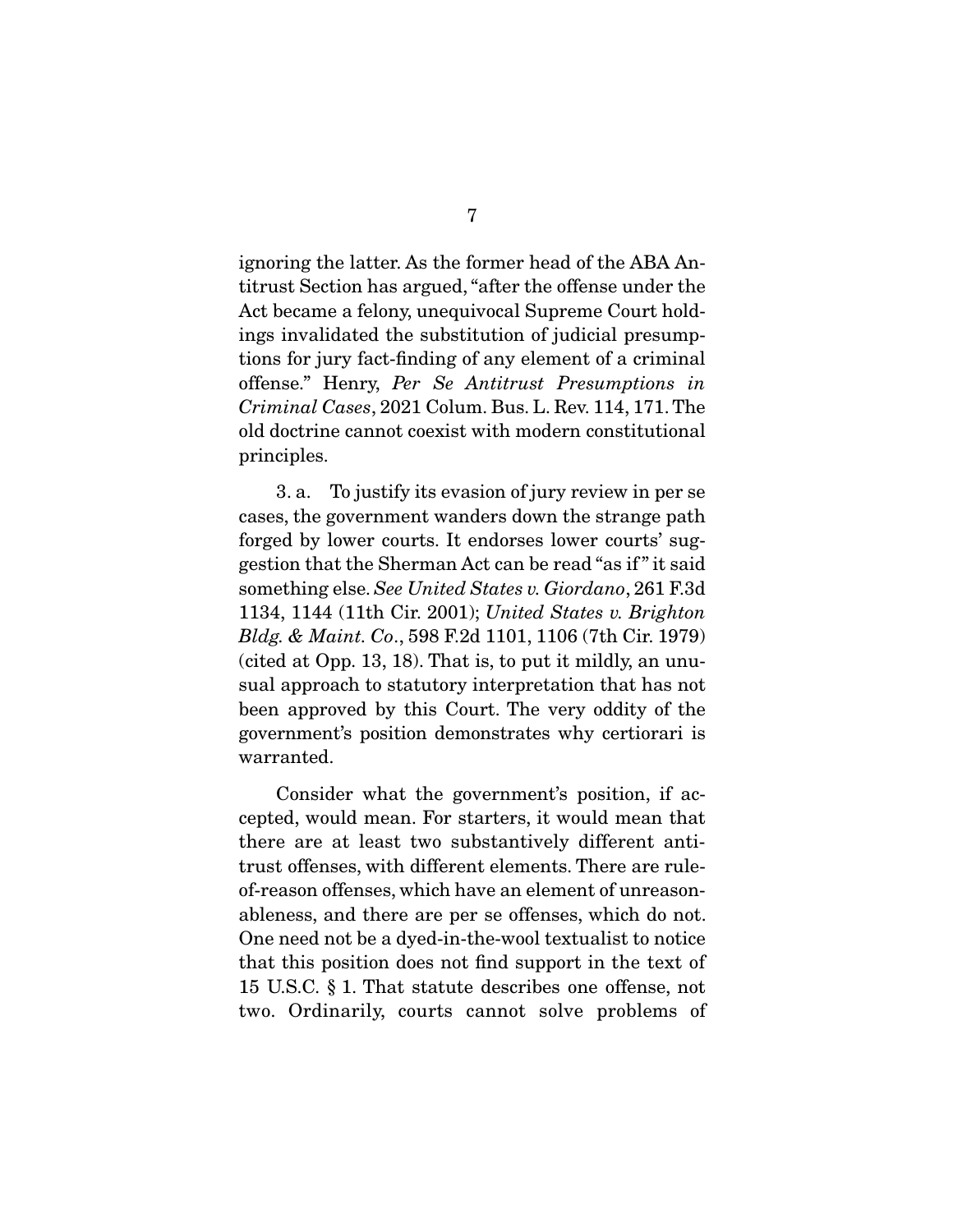statutory interpretation by positing that a statute should be read "as if" it said something else. Nor has this Court ever stated that there are two distinct Sherman Act offenses. In fact, it has clearly stated the opposite: "[P]er se and rule-of-reason analysis are but two methods of determining whether a restraint is 'unreasonable, *i.e.*, whether its anticompetitive effects outweigh its procompetitive effects." Atlantic Richfield Co. v. USA Petroleum Co., 495 U.S. 328, 342 (1990).

The implications of the government's "as if" approach go beyond merely positing two offenses. Consider any potential antitrust violation, such as a tying arrangement. See Illinois Tool Works Inc. v. Independent Ink, Inc., 547 U.S. 28, 34–37 (2006) (discussing illegal tying). Assuming there are two substantively different categories of antitrust offenses, how does one determine which kind tying is? This determination cannot be made by looking at the statute, since the statute does not mention tying, much less dictate whether tying is a Type One antitrust offense or a Type Two antitrust offense. The government and antitrust plaintiffs posit: It is as if the statute states "tying is a per se illegal." But Congress has likely never considered the question, much less rendered a judgment in text.

 And what is the legal definition of "tying" anyway? The term is not self-defining, and it is not defined in statute. Someone has to write a definition—someone has to define the elements of the offense of tying. It turns out that is not so easy. This Court initially stated that tying might be per se illegal "at least when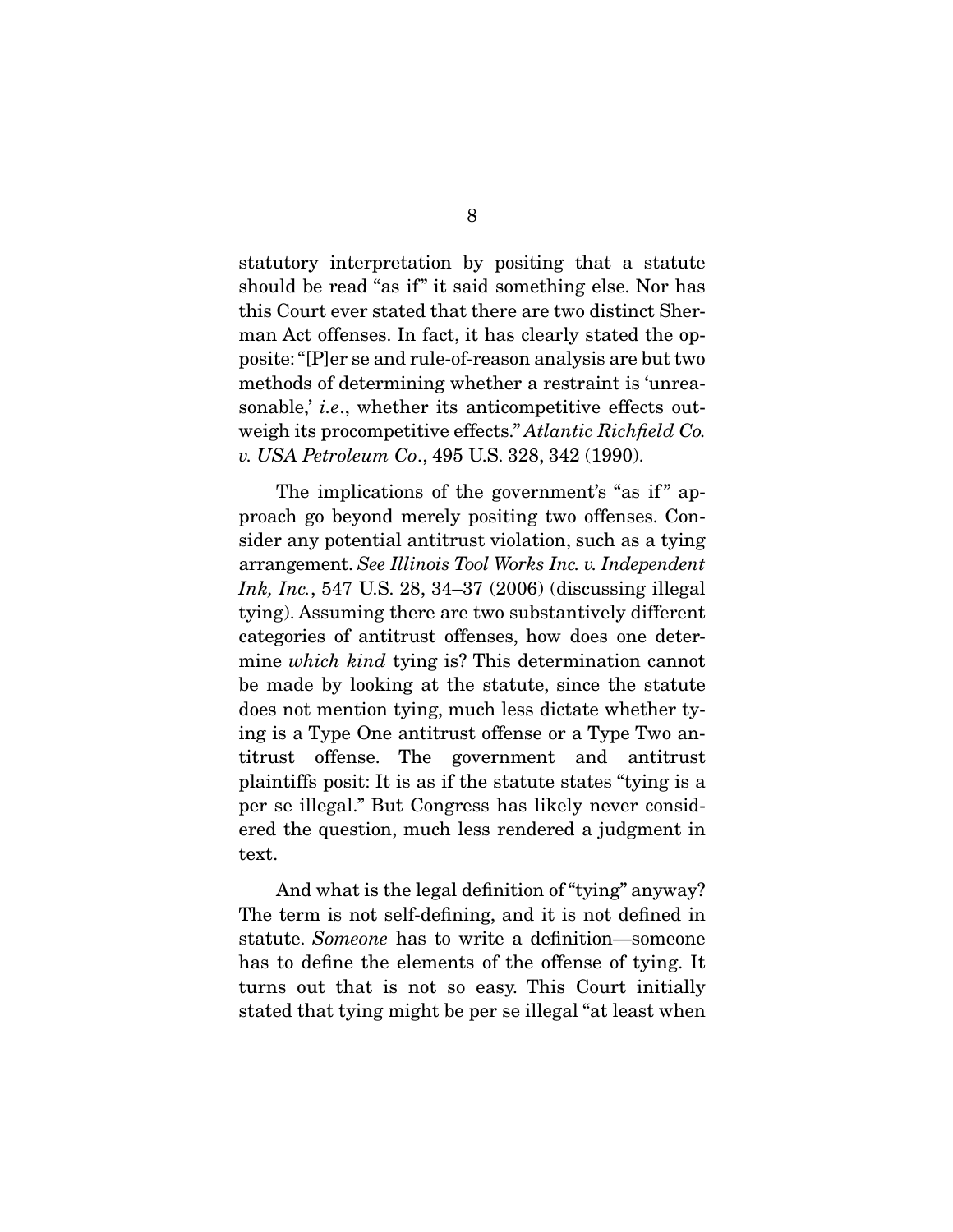certain prerequisites are met." Fortner Enterprises, Inc. v. United States Steel Corp., 394 U.S. 495, 498–99 (1969). But what are those prerequisites, and who determines what they are? The matter is complicated further by this Court's "changing view of tying arrangements," Illinois Tool Works, 547 U.S. at 35, and its current view that only some tying arrangements are illegal, and only some small subset are fit for per se treatment.

 If a criminal defendant were charged with illegal tying and the government sought per se treatment, the jury would have to be instructed on the elements of the offense. The instructions might say: "It is as if the Sherman Act says 'certain kinds of tying are per se illegal, and the certain kinds have the following characteristics: (a)  $\_\_\_\_\_$ , (b)  $\_\_\_\_\_$ , (c)  $\_\_\_\_\$  and (d)  $\_\_\_\_\$ . Other kinds of tying are only illegal if they unduly restrain trade.'" These definitions—these elements necessary for guilt and punishment—would be entirely unmoored from any act of Congress.

 b. The government's position is inconsistent with the fundamental principle that only Congress can define crimes. This is not simply an area where courts have filled in the gaps by clarifying the meaning of ambiguous statutory terms. Rather, in antitrust law, the entire definitions of offense such as "illegal tying" have been created whole cloth, with no grounding whatsoever in the statutory text.

 Nor is the problem simply one of judicial creation of common-law crimes—which would be bad enough.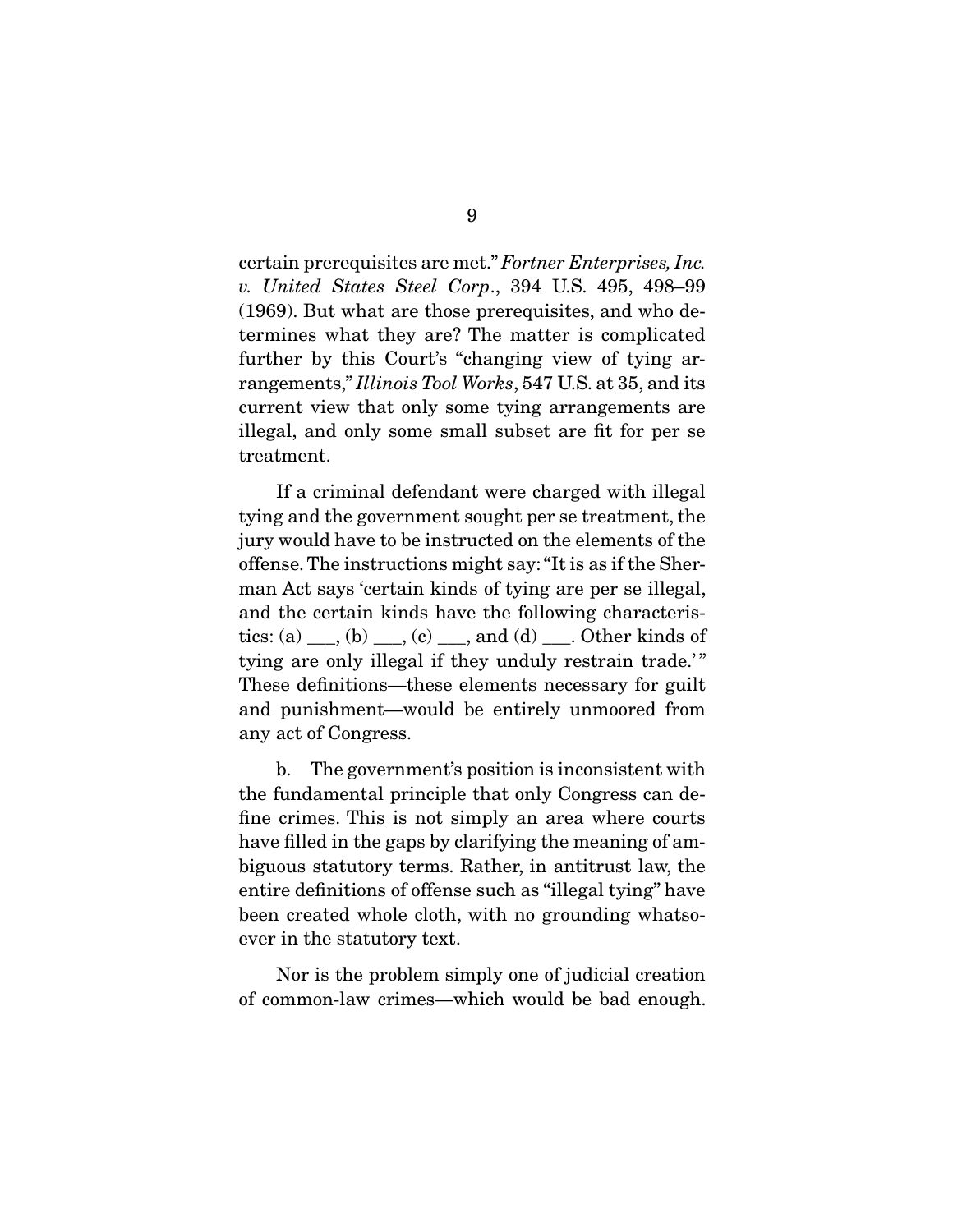The practical reality of antitrust enforcement is that prosecutors determine what conduct is deserving of per se treatment. See Henry, supra, 2021 Colum. Bus. L. Rev. at 143–49 (discussing the extensive influence of internal DOJ policies on the definition of criminal antitrust offenses). And the ABA Antitrust Section drafts the model jury instructions that are regularly used by lower courts in antitrust prosecutions including this one.

 In short, per se offenses have been defined by courts, the Department of Justice, and the ABA—rather than by Congress. That unique system of lawmaking flows from the government's position that unreasonableness is not an element of some offenses, and therefore that someone (not Congress) must determine which conduct falls into which basket. This Court's review is warranted to examine that position.

 c. The government argues that this Court should not concern itself with these nondelegation, separation-of-powers, and fair warning principles because they were not raised below. Opp. 16–17. That is nonsense. This Court has long recognized the distinction between "separate claims" and "separate arguments in support of a single claim." Yee v. City of Escondido, 503 U.S. 519, 535 (1992). Petitioner's claim has always been the same: That he cannot be found guilty without a jury finding of unreasonableness and criminal intent.

 In the court of appeals below, petitioner candidly conceded that his claim was foreclosed by binding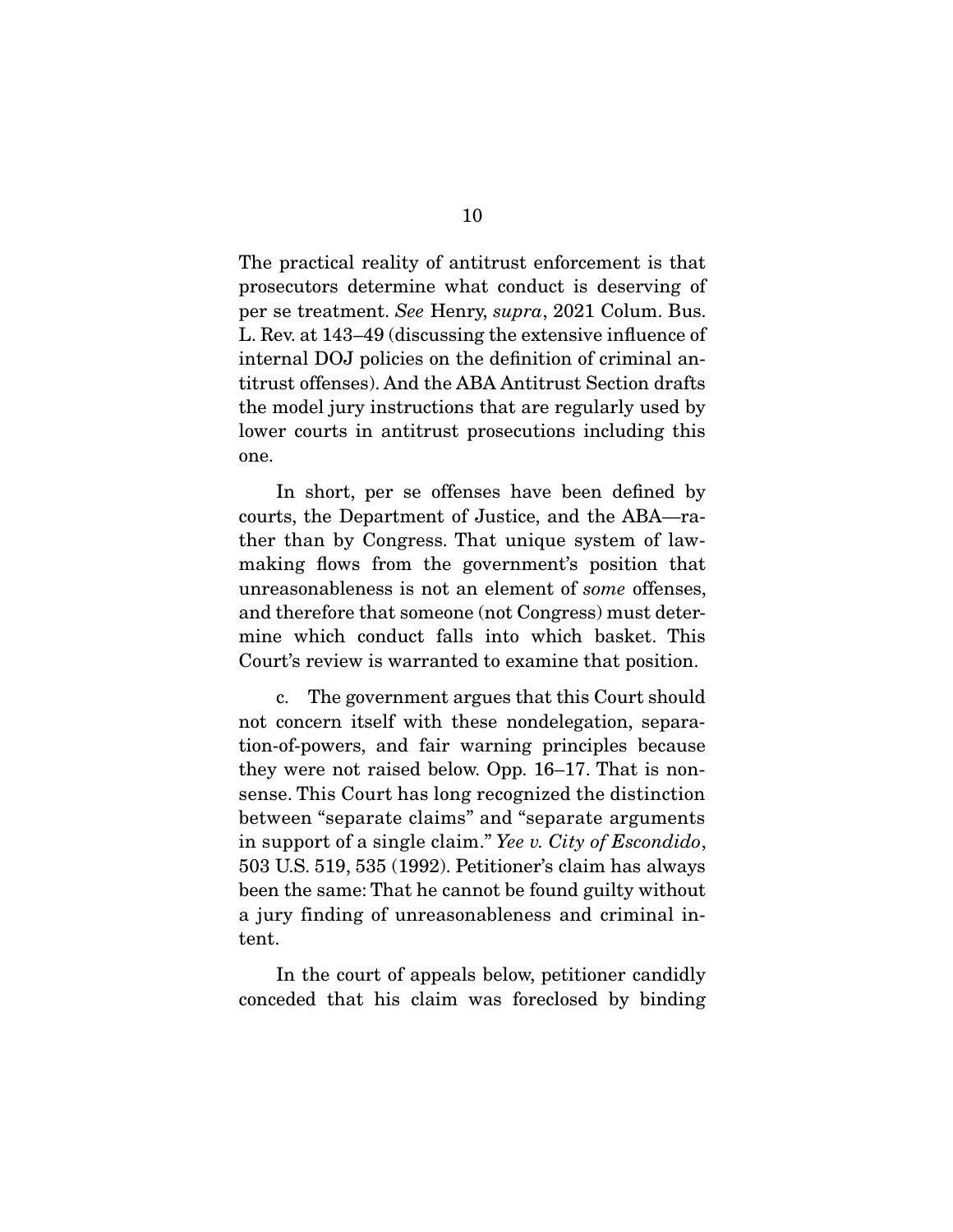Ninth Circuit precedent. He therefore raised his claim only briefly, for the sake of preservation. This Court is not bound by Ninth Circuit precedent—so, unlike the court of appeals panel, it can and should consider the claim fully. And "[w]hen an issue or claim is properly before the court, the court is not limited to the particular legal theories advanced by the parties, but rather retains the independent power to identify and apply the proper construction of governing law." Kamen v. Kemper Fin. Servs., 500 U.S. 90, 99 (1991).

 Nor are the arguments regarding nondelegation outside the scope of the question presented. The question presented is whether a criminal defendant has the right to a jury determination of reasonableness in criminal antitrust prosecutions. The government answers that question in the negative, based on its position that courts and the executive may take the lead in defining criminal antitrust law by determining what conduct is eligible for per se treatment.

 That view should be rejected in part because it raises grave nondelegation, separation-of-powers, and fair warning concerns. This Court should not ignore those concerns in its consideration of the question presented.

 4. a. Finally, while the government avoids endorsing some of the more bizarre implications of lower court rulings in this area, it nonetheless relies on the near uniformity of the circuits to argue that review is unwarranted. Opp. 18–19. It is true that the circuits are nearly uniform in removing reasonableness from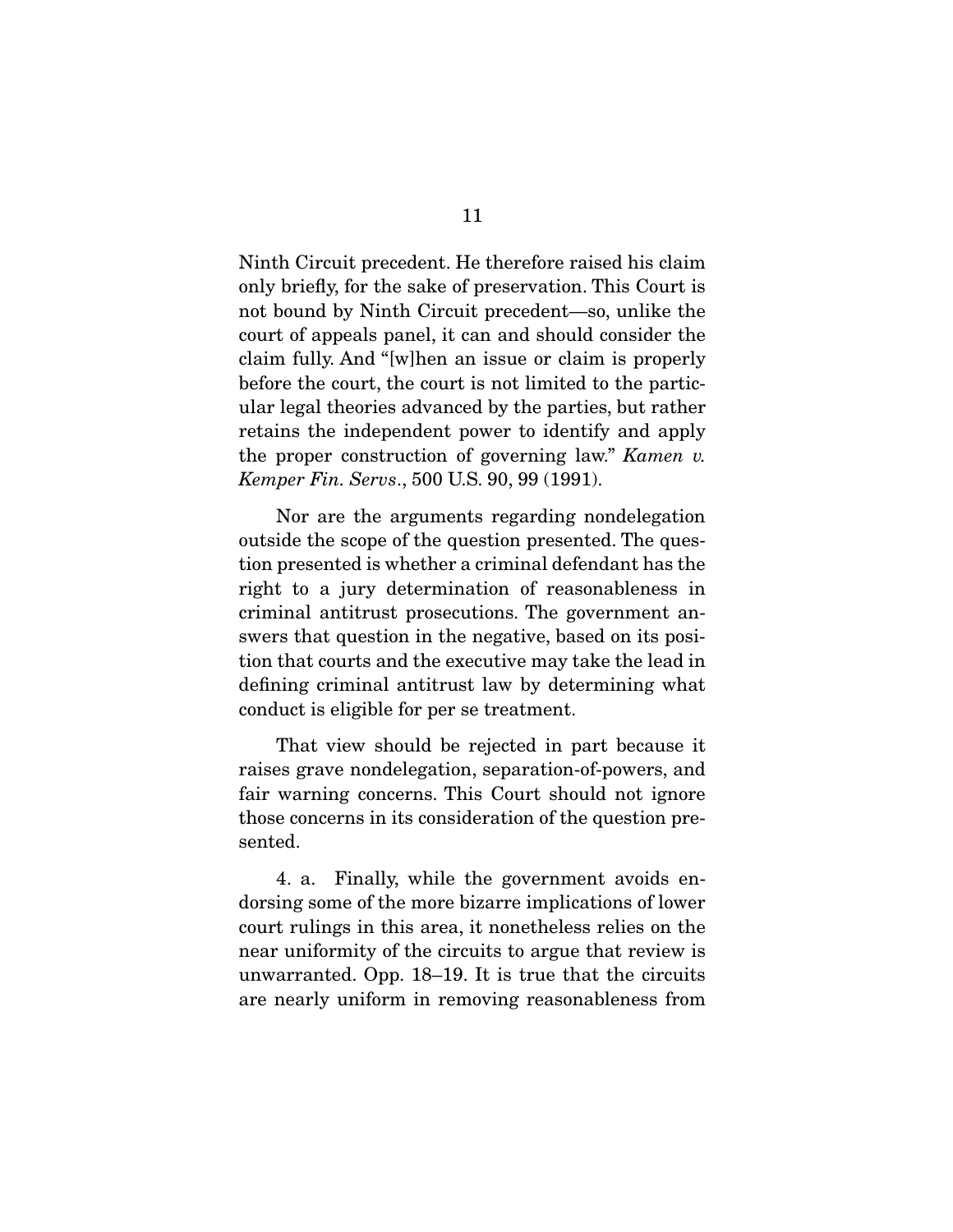juries' consideration.2 But the circuits were likewise nearly uniform in removing materiality from juries' consideration prior to Gaudin. For that matter, prior to this Court's decision in McNally v. United States, 483 U.S. 350 (1987), the lower courts were uniform in endorsing the judicially created offense of honest services fraud. Examples like this abound. Sometimes the circuits are uniformly wrong.

 b. The government notes that a few years ago, this Court denied a petition presenting similar arguments. See Sanchez v. United States, 140 S. Ct. 909 (2020) (No. 19-288). That is also true. And the issue raised both there and here will continue to arise until this Court resolves it.

 The problem is growing in importance. A century ago, criminal antitrust jurisprudence had relatively little importance. Antitrust violations were punishable only as misdemeanors, and prosecutions were rare. Today, by contrast, antitrust violations are punishable by many years in prison. At the same time, both legislators and regulators are calling for more aggressive antitrust enforcement. Some reformers have argued that antitrust law enforcement should expand beyond its traditional aim of consumer protection—that it should pursue broader policy goals, such as limiting the profits and political power of large firms. There is pressure on the Department of Justice "to loosen

 $2$  The government notably fails to mention United States v. Kemp Assocs., 907 F.3d 1264, 1275 (10th Cir. 2018). There, the Tenth Circuit rejected the government's position that the Sherman Act contains two substantively different offenses.